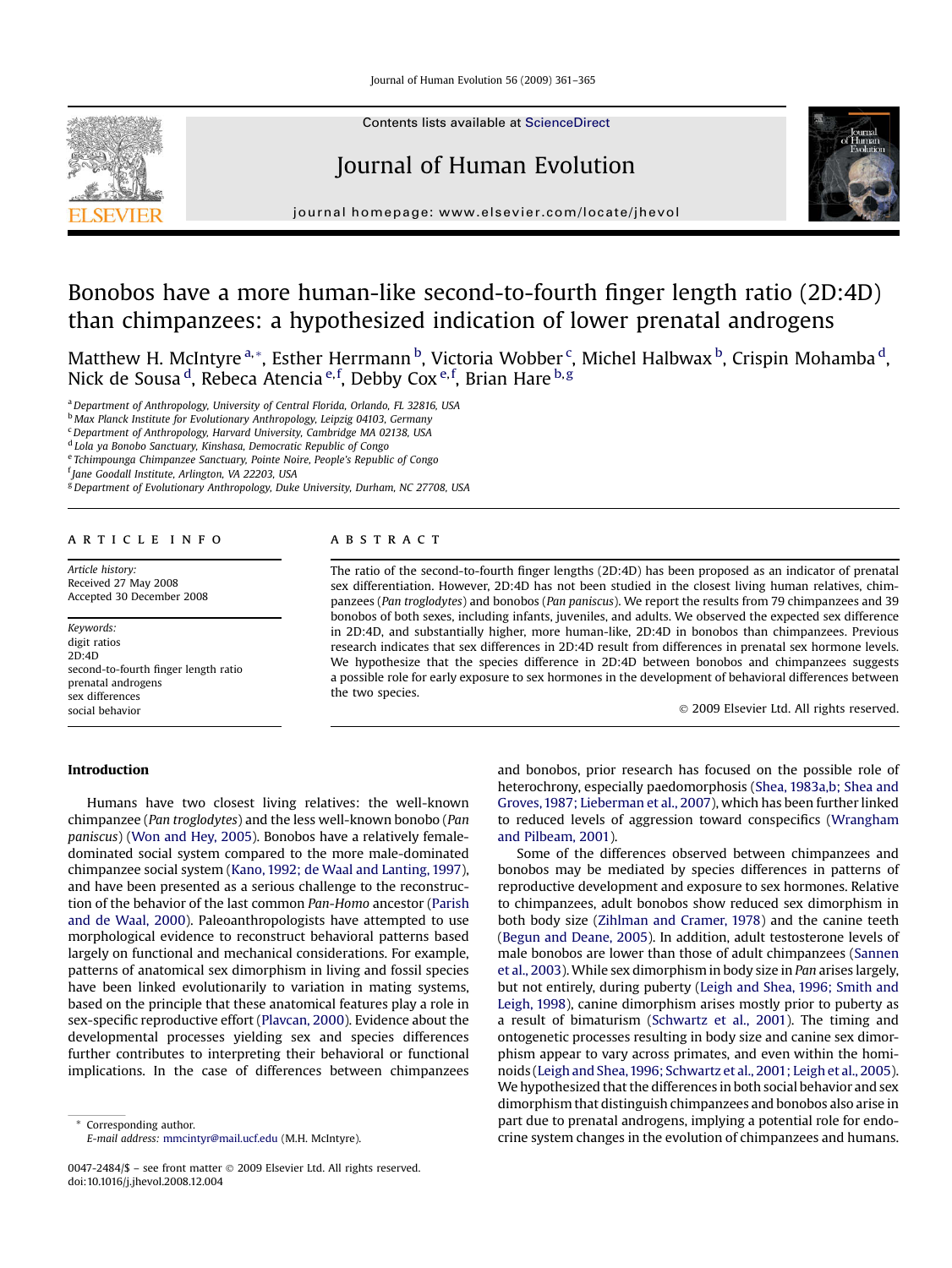To date, there is no direct evidence about fetal production of androgens, or their effects, in the genus Pan. In humans and some other species, the basic pattern of fetal hormone production has been characterized by drawing blood from aborted fetuses at different gestation lengths. Venipuncture of living fetuses for direct measurement of blood hormones is technically difficult and dangerous, but steroid hormones diffuse into amniotic fluid, allowing the use of amniocentesis samples for the study of fetal hormone production. That said, to our knowledge, endocrine studies of neither aborted nor living chimpanzee or bonobo fetuses have been conducted, and would likely be infeasible and/or unethical. A feasible alternative approach to studying effects of fetal hormones would contribute to a better understanding of the evolutionary developmental processes leading to the substantial variation in sex dimorphism observed in three closely related species: humans, chimpanzees, and bonobos.

The ratio of the length of the second digit (index finger) to the fourth digit (ring finger), 2D:4D, is higher in human females than males, and has been proposed as an inverse marker for prenatal androgens ([Manning et al., 1998; Manning, 2002; McIntyre, 2006\)](#page-3-0). Several techniques have been used to measure digit ratios, including direct skin surface measurements from flexion creases, measurement of photocopies or digital images, and measurement of bone lengths from radiographs or skeletal material [\(Manning,](#page-3-0) [2002](#page-3-0)). While it seems likely that prenatal or infant androgens play some role in the development of observed sex differences in human 2D:4D, other, as yet unknown factors also contribute to substantial variation in 2D:4D between human populations, complicating the interpretation of results. In addition to population differences, there is a slight and much smaller tendency for 2D:4D to increase with age in young children. This change is clearer in longitudinal samples than in cross-sectional studies [\(Manning et al., 1998, 2004;](#page-3-0) [McIntyre et al., 2005, 2006](#page-3-0)).

Similar kinds of analyses based on skin surface measurements in chimpanzees and bonobos have not been previously reported. Provided that 2D:4D is a useful marker for early hormone action in humans, would the measure be similarly useful in the genus Pan? The limited evidence about non-human hominoid sex differences in 2D:4D come from a study of collections of chimpanzee and gorilla metacarpals, which found sex differences analogous to those found in human metacarpals. In humans, the sex difference in metacarpal 2D:4D is smaller in magnitude, but correlated with the sex differences observed in finger length 2D:4D [\(Robertson et al.,](#page-4-0) [2008](#page-4-0)). Previously studied mammalian taxa include baboons ([McFadden and Bracht, 2003; Roney et al., 2004](#page-3-0)), and mice [\(Brown](#page-3-0) [et al., 2002; Leoni et al., 2005; Hurd and Wahlsten, 2006; Hurd](#page-3-0) [et al., 2008; Manno, 2008\)](#page-3-0). Other taxa include birds [\(Burley and](#page-3-0) [Foster, 2004;Saino et al., 2007; Dreiss et al., 2008](#page-3-0)), reptiles [\(Chang](#page-3-0) [et al., 2006; Rubolini et al., 2006; Lombardo and Thorpe, 2008\)](#page-3-0), and amphibians [\(Chang, 2008](#page-3-0)). Lack of predicted sex differences in 2D:4D are unsurprising, particularly in the case of diapsids, for example, given that these taxa lack a postnatal surge in male testosterone production [\(Corbier et al. 1992a,b](#page-3-0)). It has been suggested that the usual sex difference in diapsid 2D:4D may also be opposite that in synapsids [\(Chang, 2008](#page-3-0)).

In the absence of direct measurements of early sex hormones in chimpanzees, bonobos, and humans, a comparison of 2D:4D may be informative regarding factors that govern profound variation in dimorphism and behavior in this group. In particular, we predicted that bonobos would show a lower sex difference in 2D:4D than chimpanzees. This finding suggests either early hypo-masculinization of males, hyper-masculinization of females, or both. Such differences in the magnitude of the sex difference among closely-related species are likely to be associated with variation in early sexual differentiation and not other factors.

#### **Methods**

During routine annual medical examinations, we used a Canon CanoScan LIDE200 photo scanner to take digital images of the left and right hands of 97 chimpanzees living at the Tchimpounga chimpanzee sanctuary in the Republic of the Congo and 44 bonobos living at the Lola ya Bonobo bonobo sanctuary in the Democratic Republic of the Congo. To allow for lateral comparisons, only individuals for whom 2D:4D could be measured on both hands were included in this analysis. One or both of the scanned images could not be measured from 18 chimpanzees and 5 bonobos. The reasons for our inability to measure these individuals included either obvious injury to one or more fingers or poor scan quality, most often resulting from an inability to fully extend the fingers against the scanner glass. Finger lengths were measured from the most proximal flexion crease to tip, as in humans. We calculated lefthand 2D:4D, right-hand 2D:4D, and the difference (right minus left 2D:4D).

A second coder used the same methodology to independently re-measure a randomly selected 20% of the hands using the Adobe Photoshop ruler tool. We assessed reliability in 2D:4D measures by calculating intraclass correlations (ICC) in this subsample. Righthand 2D:4D showed acceptable reliability, similar to what has been reported for human 2D:4D (ICC = 0.886). The reliability for lefthand 2D:4D was somewhat lower (ICC = 0.709), but this was largely due to a single disagreement about the position of a proximal flexion crease (ICC =  $0.833$ , with case excluded).

Approximate age was known for all 39 bonobos and for 70 of 79 chimpanzees included in our analyses. Age class was known for the remaining 9 chimpanzees and converted into approximate age for the purpose of this analysis. Included subjects from both species ranged in age from 2 to 22 years old (bonobos: 11 infants, 20 juveniles, 8 adults; chimpanzees: 19 infants, 33 juveniles, 27 adults). Left- and right-hand 2D:4D were analyzed separately.

As 2D:4D has been shown to increase with age in young human children ([Manning et al., 1998, 2004; McIntyre et al., 2005, 2006\)](#page-3-0), we employed ANOVA and general linear models to test for sex, species, and sex-by-species interactions, while also simultaneously considering effects of age and interactions between age and the other effects of interest. We used a significant sex-by-species interaction in the expected direction of effect, to test for reduced sex dimorphism in bonobos. The initial general linear model included terms for sex, species, and age as a continuous variable, with all interaction terms. We reduced models in a stepwise manner, with removal of terms in order of highest p-value, until only significant terms remained. Main effects reported in the results are after removal of all interaction terms. The use of a general linear model may be inappropriate where the dependent variable is not normally distributed. However, 2D:4D was found to be quite normally distributed in the combined sample of bonobos and chimpanzees (left hand: Kolmogorov-Smirnov  $Z = 0.569$ ,  $p = 0.903$ , right hand:  $Z = 0.641$ ,  $p = 0.806$ ).

This research was conducted while the principal investigator (BH) was on faculty at the Max Planck Institute for Evolutionary Anthropology in Leipzig, Germany. The welfare of animals involved in this study was protected following standards applicable in Germany.

#### Results

Mean digit ratio measures by species and sex are shown in [Table 1.](#page-2-0) The main effect of sex on 2D:4D was detected in both the right hand,  $F(1,118) = 5.52$ ,  $p = 0.020$ , and the left,  $F(1,118) = 4.23$ ,  $p = 0.042$ . Contrary to our hypothesis, the ANOVA showed no significant sex-by-species interaction in either the left or right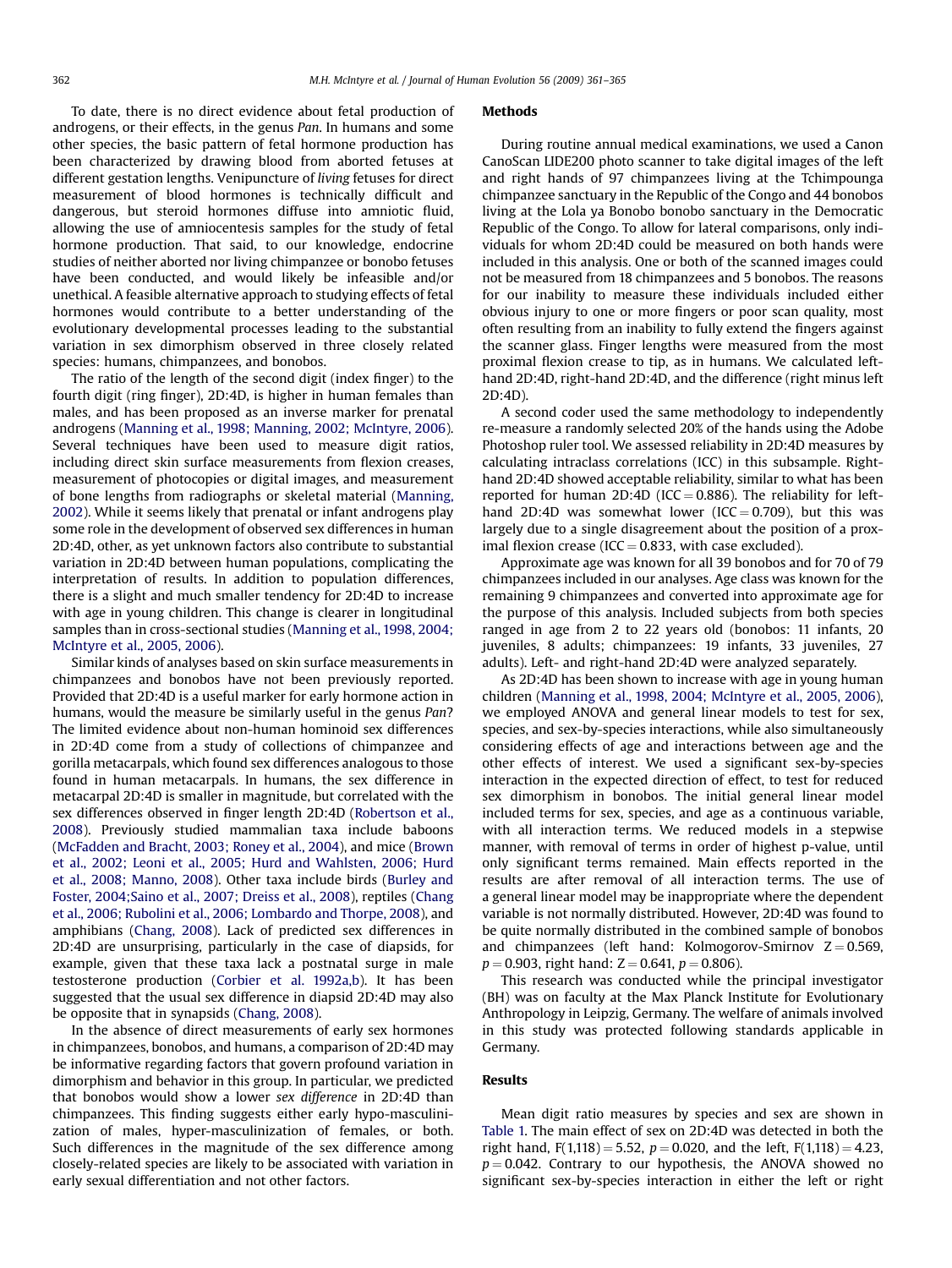<span id="page-2-0"></span>Table 1 Means and standard deviations (SD) of age and 2D:4D digit ratio measures in chimpanzees and bonobos by sex.

|              | Chimpanzee<br>Female $N = 40$ | Chimpanzee<br>Male $N = 39$ | <b>Bonobo</b><br>Female $N = 12$ | <b>Bonobo</b><br>Male $N = 27$ |
|--------------|-------------------------------|-----------------------------|----------------------------------|--------------------------------|
| Age (years)  | 11.2                          | 10.6                        | 8.8                              | 7.8                            |
|              | SD: 5.3                       | SD: 5.1                     | SD: 4.2                          | SD: 4.2                        |
| Left 2D:4D   | 0.918                         | 0.906                       | 0.956                            | 0.940                          |
|              | SD: 0.031                     | SD: 0.038                   | SD: 0.032                        | SD: 0.034                      |
| Right 2D:4D  | 0.909                         | 0.897                       | 0.952                            | 0.927                          |
|              | SD: 0.035                     | SD: 0.044                   | SD: 0.028                        | SD: 0.029                      |
| Right – Left | $-0.009$                      | $-0.009$                    | $-0.004$                         | $-0.014$                       |
| 2D:4D        | SD: 0.026                     | SD: 0.034                   | SD: 0.026                        | SD: 0.035                      |

hand. These results indicate that chimpanzees and bonobos show similar magnitudes of sex difference in 2D:4D. We also observed a large main effect of species on both right-hand 2D:4D,  $F(1,118) = 22.99$ ,  $p < 0.001$ , and left-hand 2D:4D,  $F(1,118) = 28.01$ ,  $p < 0.001$ , with bonobos showing higher 2D:4D than chimpanzees.

We further considered models including age as a continuous variable. Contrary to our hypothesis, results showed no significant sex-by-species interaction in either the left or right hand (Fig. 1). The main effect of sex on 2D:4D was detected in both the right hand, F(1,118) = 5.52,  $p = 0.020$ , partial  $\eta^2 = 0.046$ , and the left hand,  $F(1,118) = 4.23$ ,  $p = 0.042$ , partial  $\eta^2 = 0.036$ . We also observed an unanticipated significant difference in the age-related change in 2D:4D by sex, with males showing a more negative slope,  $F(1,118) = 7.32$ ,  $p = 0.008$ . This difference is present only in chimpanzees (Fig. 1), but the 3-way interaction among sex, species, and age did not reach statistical significance,  $F(1,118) = 1.85$ ,  $p = 0.176$ , possibly owing to lack of power. Moreover, we also observed a large main effect of species on both right-hand  $2D:4D$ ,  $F(1,118) = 22.99$ ,  $p < 0.001$ , partial  $\eta^2 = 0.167$ , and left-hand 2D:4D, F(1,118) = 28.01,  $p < 0.001$ , partial  $\eta^2 = 0.196$ , with bonobos showing higher 2D:4D than chimpanzees. Figure 1 displays sex and species differences in right- and left-hand 2D:4D. No significant effects were detected for the difference of right- from left-hand 2D:4D.

#### Discussion

Mean sex differences in the 2D:4D of chimpanzees and bonobos appear roughly comparable to those of humans [\(Manning et al.,](#page-3-0) [2000\)](#page-3-0). However, chimpanzees show evidence for a substantial increase in sex differences with age, a pattern observed only weakly in humans and only at young ages [\(McIntyre et al., 2005\)](#page-4-0). As this was a cross-sectional study, the reasons for the interaction of sex differences with age are unclear. It appears that, in young individuals, chimpanzees show, if anything, a smaller sex difference in 2D:4D than do bonobos. These results, therefore, do not suggest that bonobo males are relatively hypo-masculinized in early development compared to chimpanzee males (or, conversely, that bonobo females are hyper-masculinized).

We did, however, observe that means for bonobos closely approached human population means [\(Manning et al., 2000\)](#page-3-0), while means for chimpanzees were significantly lower (i.e., more ''masculine''). Based on information from metacarpals ([McFadden](#page-3-0) [and Bracht, 2005](#page-3-0)), it is likely that average 2D:4D values of gorillas are even lower than those of chimpanzees. There are a number of plausible explanations for species differences in 2D:4D, which may be unrelated to reproductive development, and, in general, species differences in single measures are difficult to interpret due to the confounding effects of many simultaneous differences between species [\(Garland and Adolph, 1994](#page-3-0)).

Two plausible alternative explanations for species differences in 2D:4D are that they might result either as adaptations for differences in function or indirectly from differences in body proportions, rather than as a result of differences in reproductive development. For example, species differences in 2D:4D could, in principle, be biomechanical adaptations supporting different behavioral repertoires. However, the relative lengths of the second and fourth digital rays are not thought to play a functional role in locomotion [\(Napier, 1980\)](#page-4-0). [Inouye \(1992, 1994, 1999](#page-3-0)) did not detect significant differences among bonobos, chimpanzees, and gorillas in the use of the second relative to fourth fingers for knuckle walking. Alternatively, species may differ in body proportions for



Fig. 1. Plot of the ratio of second-to-fourth digits (2D:4D) on the right hands of bonobos and chimpanzees by age with regression lines from a general linear model. The sexes are plotted separately, with samples sizes shown at the right end of each regression line. The slopes of the lines for chimpanzee females ( $p = 0.028$ ) and males ( $p = 0.047$ ) differ significantly from zero. Mean 2D:4D, measured using a similar technique, from a sample of 7.5 year-old human females (large, filled circle) and males (large, filled triangle) are also indicated, with 95% confidence intervals [\(Manning et al., 2000](#page-3-0)). These do not differ significantly from bonobo means obtained in this study, but do differ from chimpanzee means (males:  $t = 3.9$ ,  $df = 70.0$ ,  $p < 0.001$ , females:  $t = 4.7$ ,  $df = 70.5$ ,  $p < 0.001$ ).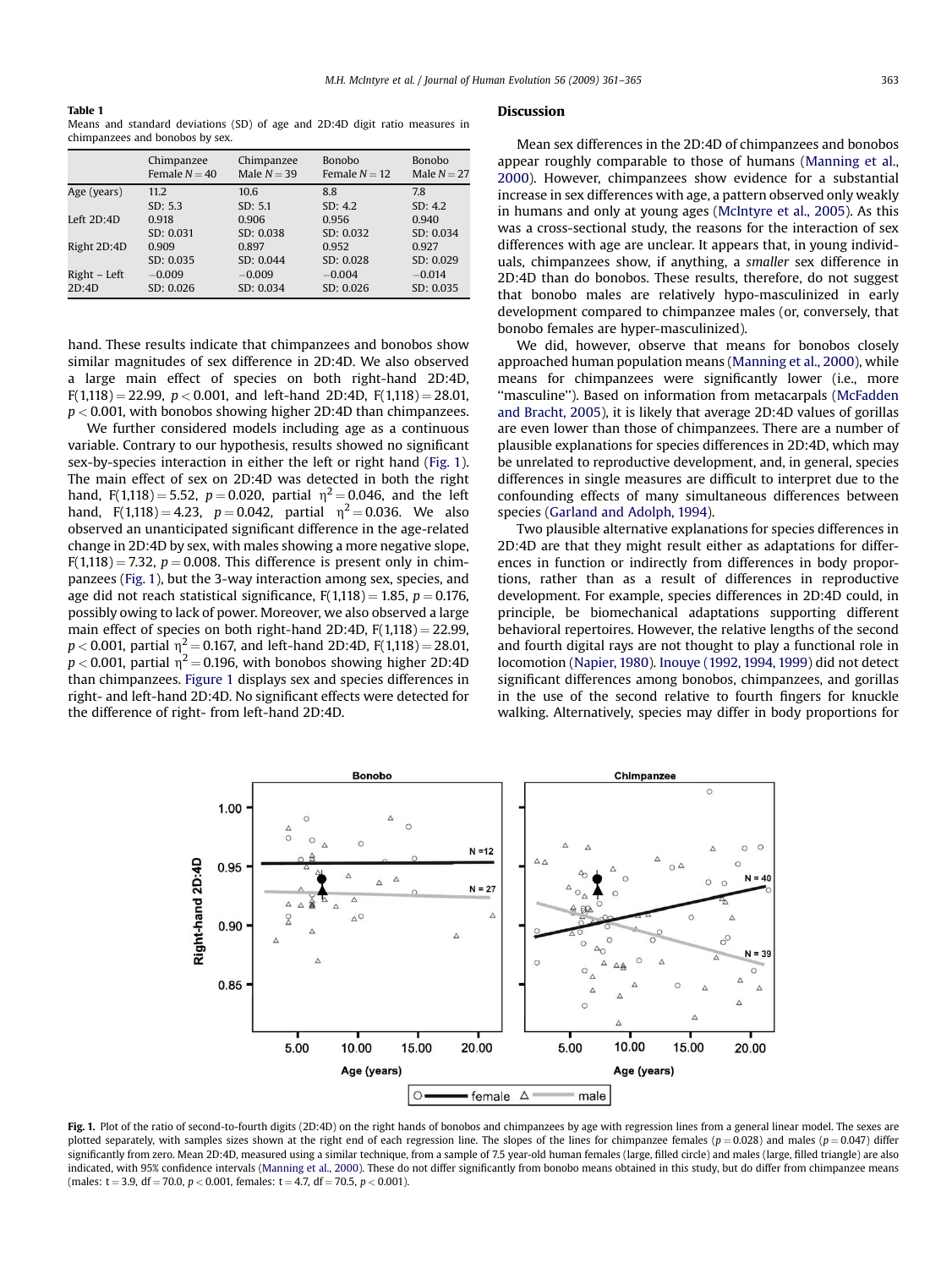<span id="page-3-0"></span>reasons unrelated to direct function by way of variable homeobox gene activation, which influences a number of body proportions simultaneously [\(Reno et al., 2008\)](#page-4-0). Nevertheless, one would expect chimpanzees and bonobos to show similar patterns of homeobox activation relative to humans, and therefore similar finger length ratios, given that humans engage in substantially different patterns of locomotion and object manipulation [\(Reno et al., 2008](#page-4-0)). As such, the difference between chimpanzees and bonobos, and relative similarity between bonobos and humans, remains notable, and perhaps worthy of further study.

Alternatively, the differences between chimpanzees and bonobos may, in fact, indicate differences in reproductive development. If so, our results suggest that the notable species differences in social systems, and also in levels of tolerance toward, and potential for cooperation with, conspecifics (Hare et al., 2007) may be associated with reduced masculinization of both male and female bonobos. This phenomenon would be analogous to reports that human population differences in 2D:4D are closely associated with the level of polygyny, and therefore male-male competition (Manning, 2008). Following this logic, we would predict that gibbons (Hylobates sps.) would have a 2D:4D that is even higher than bonobos, while those of orangutans (Pongo sps.) and gorillas (Gorilla gorilla) would be at least as low as chimpanzees, with some evidence from metacarpals already suggesting the latter (McFadden and Bracht, 2005). Recent evidence from humans also shows that low 2D:4D is associated with delayed (i.e., more male-like) pubertal onset (Matchock, 2008). It is interesting to note that comparisons of bonobo and chimpanzee female ages at pubertal onset have demonstrated a trend toward earlier onset in bonobos, though not significantly so in the necessarily small samples included in these studies (De Lathouwers and Van Elsacker, 2005).

Whether differences in 2D:4D among chimpanzees, bonobos, and humans result from divergent functional adaptations, indirectly from differences in body proportions, or from differences in reproductive development, it seems clear that 2D:4D contains information about the ontogeny of sex and species differences in the genera Pan and Homo, and with further research, may aid in the reconstruction of the common ancestor, and identification of key developmental changes that occurred over the course of human evolution. If 2D:4D is ultimately found to be associated with endocrinological variation and not functional variation, it would provide a unique tool for studying primate ontogeny. Anatomical measures that provide insight into the physiological underpinnings of development provide interesting complements to those focused on function per se. Future research should focus on the association between 2D:4D and other traits, anatomical or behavioral, that have been shown to vary among bonobos, chimpanzees, and humans.

## Acknowledgments

We are grateful to both sanctuaries and Congos for hosting our research. At Lola ya Bonobo Sanctuary ([www.friendsofbonobos.org](http://www.friendsofbonobos.org) ) we are thankful to Claudine Andre, Valery Dhanani, Dominique Morel, and Pierrot Mbonzo for their enthusiasm and support for our research in collaboration with the Ministry of Environment of the D.R. Congo. At the Tchimpounga Sanctuary, we thank L. Pharoah, R. Atencia, K. Brown, and the Jane Goodall Institute USA for their enthusiasm and support in collaboration with the Ministry of Research of the R. Congo. In particular, we appreciate the hard work of the animal caregivers: J.C. Nzumbi, S. Mokando, C. Paluku, A. Kisungu, P. Kunaka, N. Luvualu, K. Manzambi, J. Maboto, B. Moumbaka. The research of B.H. was supported by a Sofja Kovalevskaja award granted by The Alexander von Humboldt Foundation and the German Federal Ministry for Education and Research. In addition, we thank Svante Pääbo and the Max Planck Society for the support in carrying out the health check at both sanctuaries and Sarah Kindschuh for her help with data collection. Finally, we thank two anonymous reviewers who provided valuable and constructive comments that led to a much improved paper.

## References

- Begun, D.R., Deane, A.S., 2005. Reduced canine sexual dimorphism in Pan paniscus: A morphometric approach to canine sexing in hominoids using high resolution polynomial curve fitting (HR-PCF). Am. J. Phys. Anthropol. 126, 72.
- Brown, W.M., Finn, C.J., Breedlove, S.M., 2002. Sexual dimorphism in digit-length ratios of laboratory mice. Anat. Rec. 267, 231–234.
- Burley, N.T., Foster, V.S., 2004. Digit ratio varies with sex, egg order and strength of mate preference in zebra finches. Proc. R. Soc. Lond. B 271, 239–244.
- Chang, J.L., 2008. Sexual dimorphism of the second-to-fourth digit length ratio (2D: 4D) in the strawberry poison dart frog (Oophaga pumilio) in Costa Rica. J. Herpetol. 42, 414–416.
- Chang, J.L., Doughty, S., Wade, J., Lovern, M.B., 2006. Sexual dimorphism in the second-to-fourth digit length ratio in green anoles, Anolis carolinensis (Squamata: Polychrotidae), from the southeastern United States. Can. J. Zool./Rev. Can. Zool. 84, 1489–1494.
- Corbier, P., Dehennin, L., Auchere, D., Roffi, J., 1992a. Changes in plasma testosterone levels during the peri-hatching period in the chicken. J. Steroid Biochem. Mol. Biol. 42, 773–776.
- Corbier, P., Edwards, D.A., Roffi, J.,1992b. The neonatal testosterone surge: a comparative study. Arch. Int. Physiol. Biochim. Biophys. 100, 127–131.
- De Lathouwers, M., Van Elsacker, L., 2005. Reproductive parameters of female Pan paniscus and P. troglodytes: Quality versus quantity. Int. J. Primatol. 26, 55–71.
- Dreiss, A.N., Navarro, C., de Lope, F., Moller, A.P., 2008. Digit ratios, secondary sexual characters and condition in barn swallows Hirundo rustica. Behav. Ecol. 19, 16–21.
- Garland Jr., T., Adolph, S.C., 1994. Why not to do two-species comparative studies: limitations on inferring adaptation. Physiol. Zool. 67, 797–828.
- Hare, B., Melis, A., Woods, V., Hastings, S., Wrangham, R., 2007. Tolerance allows bonobos to outperform chimpanzees in a cooperative task. Curr. Biol. 17, 619–623.
- Hurd, P.L., Bailey, A.A., Gongal, P.A., Yan, R.H., Greer, J.J., Pagliardini, S., 2008. Intrauterine position effects on anogenital distance and digit ratio in male and female mice. Arch. Sex. Behav. 37, 9–18.
- Hurd, P.L., Wahlsten, D., 2006. No sex difference in mouse digit ratio: reply to Voracek. Genes Brain Behav. 5, 300–302.
- Inouye, S.E., 1992. Ontogeny and allometry of African ape manual rays. J. Hum. Evol. 23, 107–138.
- Inouye, S.E., 1994. Ontogeny of knuckle-walking hand postures in African apes. J. Hum. Evol. 26, 459–485.
- Inouye, S.E., 1999. Comparative ontogenetic morphology of the hand among subspecies of Gorilla and species of Pan. Am. J. Phys. Anthropol., 158–159.
- Kano, T., 1992. The Last Ape: Pygmy Chimpanzee Behavior and Ecology. Stanford University Press, Stanford, California.
- Leigh, S.R., Setchel, J.M., Buchanan, L.S., 2005. Ontogenetic bases of canine dimorphism in anthropoid primates. Am. J. Phys. Anthropol. 127, 296–311.
- Leigh, S.R., Shea, B.T., 1996. Ontogeny of body size variation in African apes. Am. J.Phys. Anthropol. 99, 43–65.
- Leoni, B., Canova, L., Saino, N., 2005. Sexual dimorphism in metapodial and phalanges length ratios in the wood mouse. Anat. Rec. A. Discov. Mol. Cell. Evol. Biol. 286A, 955–961.
- Lieberman, D.E., Carlo, J., de León, M.P., Zollikofer, C.P.E., 2007. A geometric morphometric analysis of heterochrony in the cranium of chimpanzees and bonobos. J. Hum. Evol. 52, 647–662.
- Lombardo, M.P., Thorpe, P.A., 2008. Digit ratios in green anolis lizards (Anolis carolinensis). Anat. Rec. 291, 433–440.
- Manning, J.T., 2002. Digit Ratio: A Pointer to Fertility, Behavior, and Health. Rutgers University Press, New Brunswick, New Jersey.
- Manning, J.T., 2008. The Finger Book. Faber & Faber, London.
- Manning, J.T., Barley, L., Walton, J., Lewis-Jones, D.I., Trivers, R.L., Singh, D., Thornhill, R., Rohde, P., Bereczkei, T., Henzi, P., Soler, M., Szwed, A., 2000. The 2nd: 4th digit ratio, sexual dimorphism, population differences, and reproductive success: evidence for sexually antagonistic genes? Evol. Hum. Behav. 21,163–183.
- Manning, J.T., Scutt, D., Wilson, J., Lewis-Jones, D.I., 1998. The ratio of 2nd to 4th digit length: a predictor of sperm numbers and concentrations of testosterone, luteinizing hormone and oestrogen. Hum. Reprod. 13, 3000–3004.
- Manning, J.T., Stewart, A., Bundred, P.E., Trivers, R.L., 2004. Sex and ethnic differences in 2nd to 4th digit ratio of children. Early Hum. Dev. 80, 161–168.
- Manno III, F.A.M., 2008. Measurement of digit lengths and anogenital distance in mice. Physiol. Behav. 93, 364–368.
- Matchock, R.L., 2008. Low digit ratio (2D: 4D) is associated with delayed menarche. Am. J. Hum. Biol. 20, 487–489.
- McFadden, D., Bracht, M.S., 2003. The relative lengths and weights of metacarpals and metatarsals in baboons (Papio hamadryas). Horm. Behav. 43, 347–355.
- McFadden, D., Bracht, M.S., 2005. Sex differences in the relative lengths of metacarpals and metatarsals in gorillas and chimpanzees. Horm. Behav. 47, 99–111.